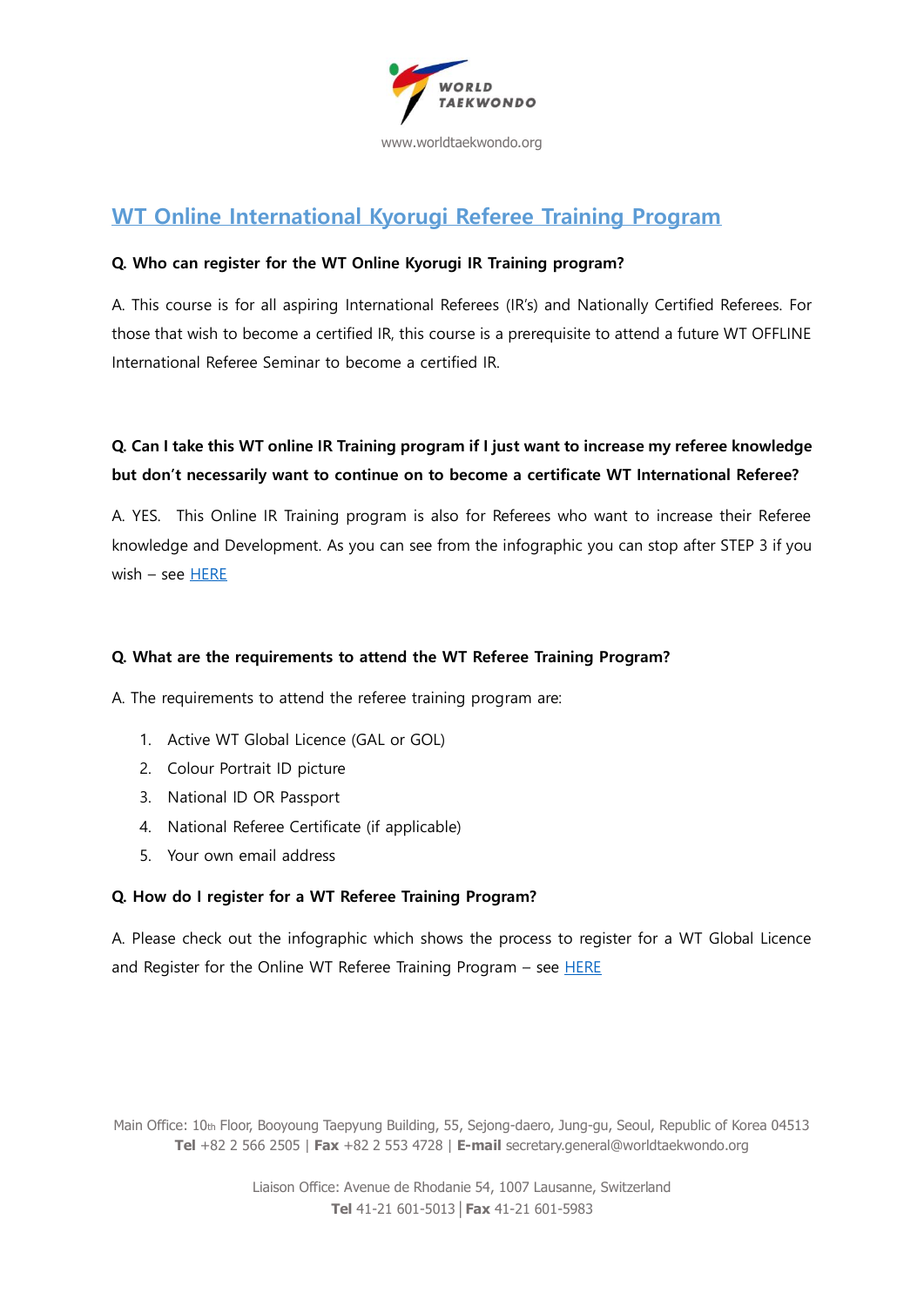

#### **Q. Where do I find the list of Upcoming Online WT Referee Training Programs?**

A. All Upcoming WT Education Courses can be found on the WT GMS website. <https://worldtkd.simplycompete.com/courses>

#### **Q. What are the qualifications to become an International Referee?**

A. To be a certified International Referee you must:

- 1. Have completed the ONLINE International Referee Training Program.
- 2. Be a holder of Kukkiwon certification
- 3. Be a holder of national Referee certificate by the pertinent National Associations (if applicable). However, the applicant from a National Association which does not have a referee certificate system may attend the Seminar by providing a letter from the president of the pertinent National Association confirming that there is no national referee certificate system in the pertinent country.
- 4. Have command over oral & written English language
- 5. Be 21 years or older (The age is calculated based on the year when the International Referee Seminar is held)

### **Q. How do I register in the WT GMS for a WT Global licence? Or have questions regarding registering/renewing your WT Global Licence?**

A. You can register for a WT Global Licence from<https://worldtkd.simplycompete.com/> if in case your MNA allows you to register directly. If not, then please contact your National Federation Administrator to register you for a WT Global Licence, please see the administrator contact details from [HERE.](https://worldtkd.simplycompete.com/s/11e6eef4-2284-ad29-92b4-12f817a4f090?pageId=11e9ffab-1cef-d18f-8976-06a8421dab64) If you have trouble reaching your National Federation Admin please contact the WT GMS Team at [support.gms@worldtaekwondo.org](mailto:support.gms@worldtaekwondo.org)

Main Office: 10th Floor, Booyoung Taepyung Building, 55, Sejong-daero, Jung-gu, Seoul, Republic of Korea 04513 **Tel** +82 2 566 2505 | **Fax** +82 2 553 4728 | **E-mail** secretary.general@worldtaekwondo.org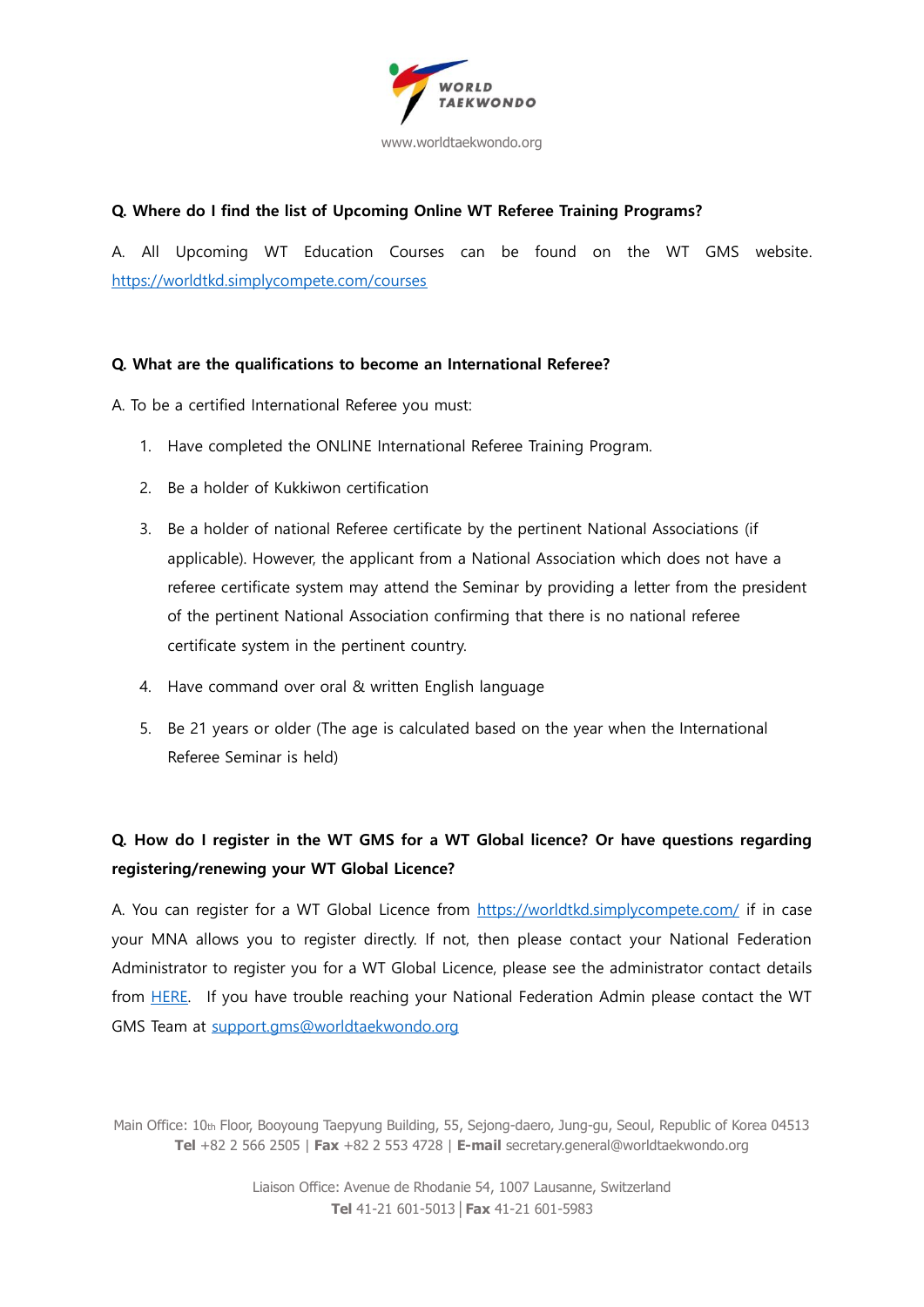

#### **Q. What do I learn from the WT IR training program?**

A. You will learn about the Competition Rules, Para Taekwondo Education, Games Management, IR Etiquette & Protocol, Safeguarding, Medical & Emergency Case, IVR, Inspections & Weigh in Process.

### **Q. What is the cost to register for the WT IR training program and how much time do I need to complete the online course?**

A. The IR training program fee is 100 USD. The training program is conducted over two days with a 4 hour session on each day for a total of 8 hours. You can check the list of upcoming courses **[HERE](https://worldtkd.simplycompete.com/courses)** 

#### **Q. When will I receive my WT IR training program participation certificate?**

A. You will receive the participation certificate once you have successfully completed the online WT IR training program. You will be able to download the certificate from your profile in the GMS.

## **WT International Referee Refresher Course**

#### **Q. Who can register for an Online WT IR Refresher Course?**

A. This course is only for existing certified IR's.

#### **Q. Where do I find the list of Upcoming Online WT IR Refresher Courses?**

A. All Upcoming WT Education Courses can be found on the WT GMS website <https://worldtkd.simplycompete.com/courses>

#### **Q. How do I register for an Online WT IR Refresher Course?**

Main Office: 10th Floor, Booyoung Taepyung Building, 55, Sejong-daero, Jung-gu, Seoul, Republic of Korea 04513 **Tel** +82 2 566 2505 | **Fax** +82 2 553 4728 | **E-mail** secretary.general@worldtaekwondo.org